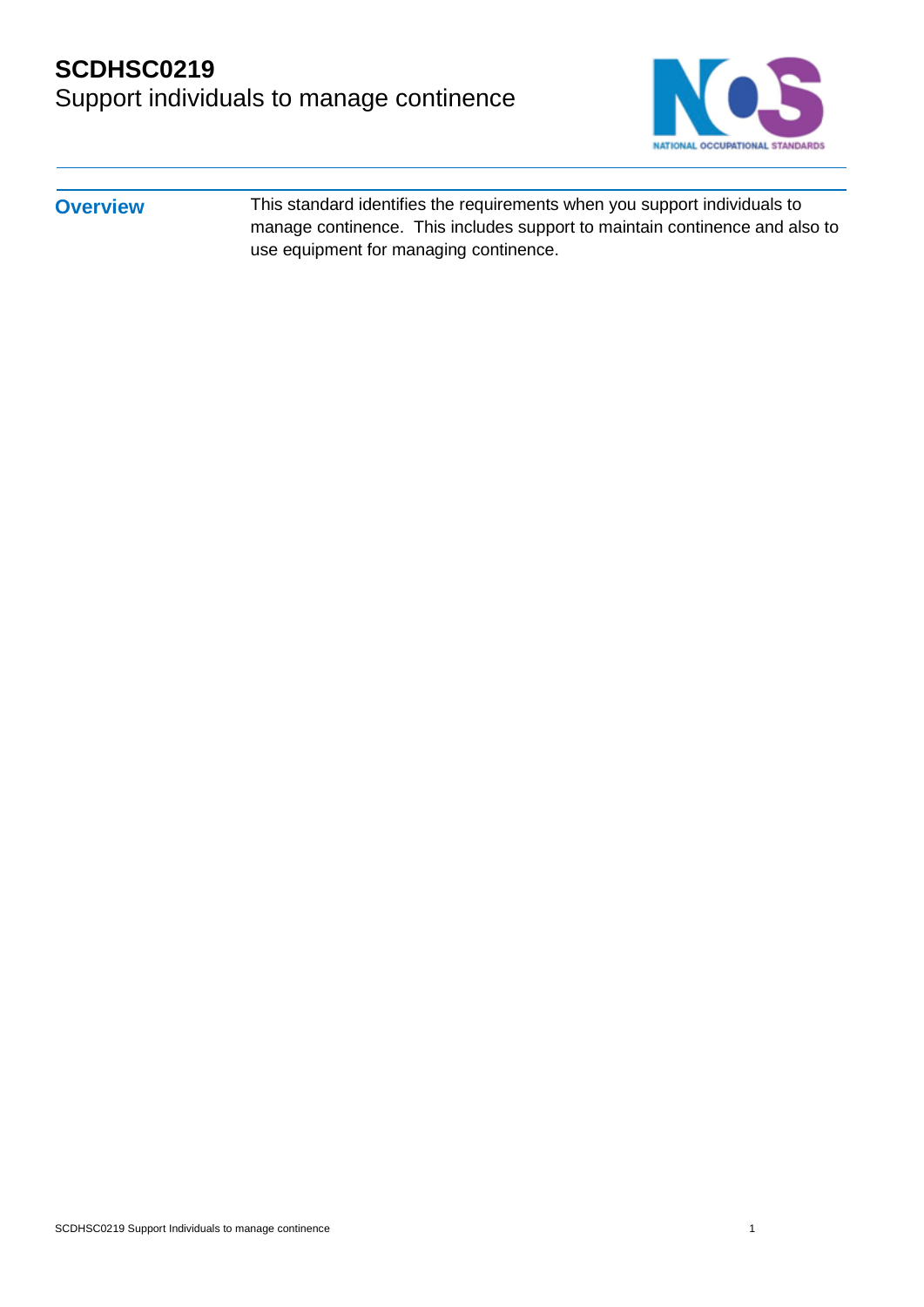| <b>Performance</b><br>criteria |                 | <b>Support individuals to maintain continence</b>                                                                                                                        |
|--------------------------------|-----------------|--------------------------------------------------------------------------------------------------------------------------------------------------------------------------|
| You must be able to:           | P <sub>1</sub>  | support the individual to communicate their preferences about<br>managing their continence                                                                               |
|                                | P <sub>2</sub>  | encourage the individual to communicate any changes relating to                                                                                                          |
|                                | P <sub>3</sub>  | their continence<br>check the individual's care or support plan for information relevant<br>to maintaining continence                                                    |
|                                | P <sub>4</sub>  | encourage the individual to make regular use of toilet facilities to<br>enable them to achieve a pattern of elimination in line with<br>strategies in their support plan |
|                                | P <sub>5</sub>  | monitor the individual's patterns of elimination                                                                                                                         |
|                                | P <sub>6</sub>  | complete records and reports on any changes in the individual's<br>patterns of elimination, in accordance with work setting<br>requirements                              |
|                                | P7              | support the individual to select food and drink and to take<br>prescribed medication that will facilitate bowel and bladder action                                       |
|                                | P <sub>8</sub>  | work in ways that support the active participation of the individual,<br>maximising their self-respect, dignity and privacy                                              |
|                                |                 | Support individuals to use equipment to manage continence                                                                                                                |
| You must be able to:           | P <sub>9</sub>  | encourage the individual to use recommended clothing, continence<br>equipment and management techniques to manage continence                                             |
|                                | P <sub>10</sub> | support the individual to use continence equipment and<br>management techniques correctly and in ways that maximise their<br>self-respect, dignity and privacy           |
|                                | P11             | provide continence equipment at a time and place convenient to the<br>individual's circumstances and preferences                                                         |
|                                | P <sub>12</sub> | ensure that the individual knows how to call for help when using<br>continence equipment and management techniques                                                       |
|                                | P <sub>13</sub> | take appropriate action when the continence equipment and<br>management techniques being used appear to be unsuitable                                                    |
|                                | P14             | ensure that equipment and soiled materials are disposed of safely<br>and in ways which minimise the risk of cross infection                                              |
|                                | P <sub>15</sub> | ensure the environment is clean, fresh and ready for future use                                                                                                          |
|                                | P <sub>16</sub> | ensure your own cleanliness and hygiene whilst supporting the<br>individual to use continence equipment and management<br>techniques                                     |
|                                | P <sub>17</sub> | support the individual to maintain their personal hygiene whilst<br>managing their continence                                                                            |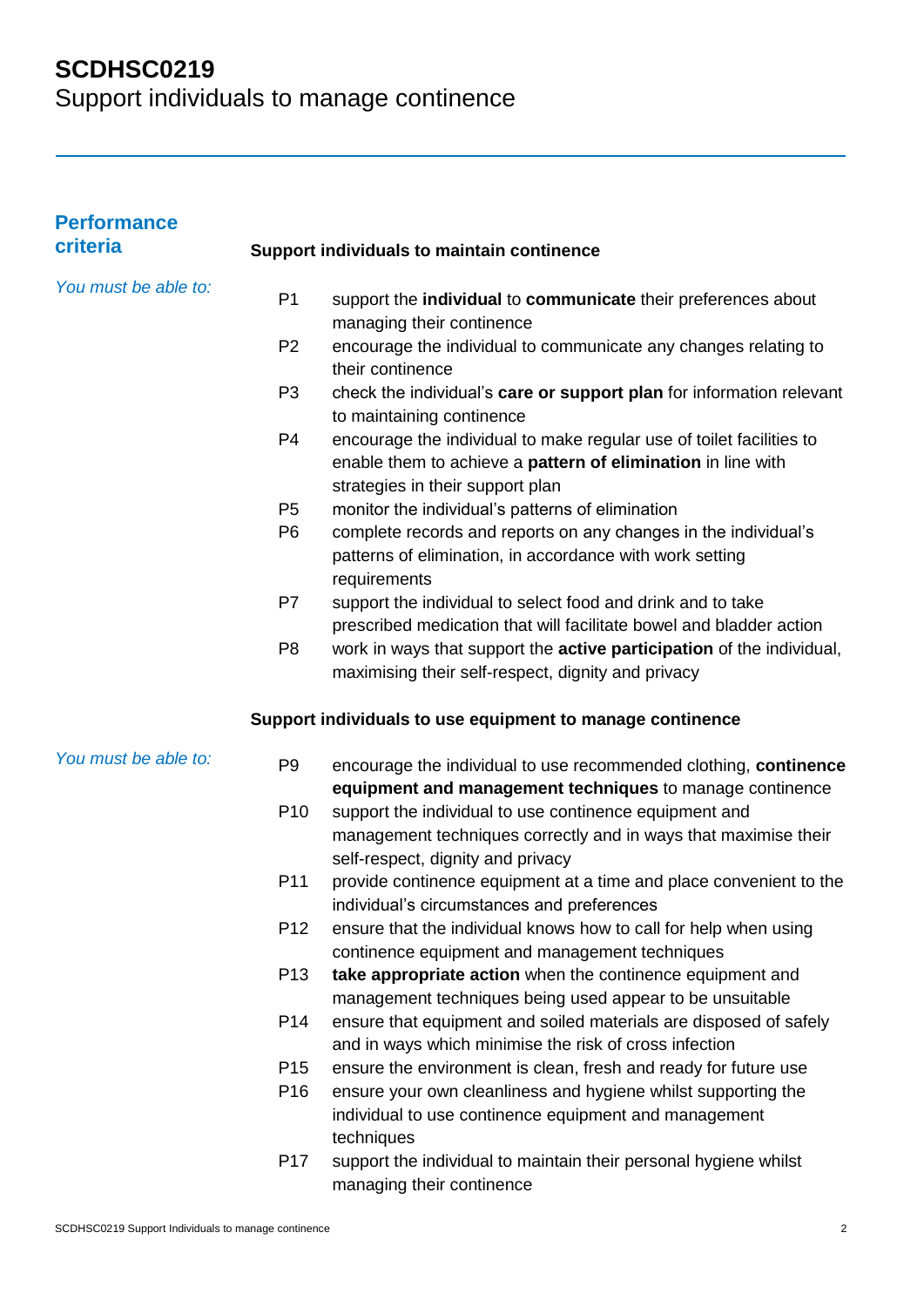| <b>Knowledge and</b><br>understanding | <b>Rights</b>   |                                                                                                                                                    |
|---------------------------------------|-----------------|----------------------------------------------------------------------------------------------------------------------------------------------------|
| You need to know and<br>understand:   | K <sub>1</sub>  | Work setting requirements on equality, diversity, discrimination and<br>human rights                                                               |
|                                       | K <sub>2</sub>  | Your role supporting rights, choices, wellbeing and active<br>participation                                                                        |
|                                       | K <sub>3</sub>  | your duty to report anything you notice people do, or anything they<br>fail to do, that could obstruct individuals' rights                         |
|                                       | K4              | the actions to take if you have concerns about discrimination                                                                                      |
|                                       | K <sub>5</sub>  | the rights that individuals have to make complaints and be<br>supported to do so                                                                   |
|                                       |                 | How you carry out your work                                                                                                                        |
| You need to know and<br>understand:   | K <sub>6</sub>  | codes of practice, standards, frameworks and guidance relevant to<br>your work and the content of this standard                                    |
|                                       | K7              | the main items of legislation that relate to the content of this<br>standard within your work role                                                 |
|                                       | K <sub>8</sub>  | your own background, experiences and beliefs that may affect the<br>way you work                                                                   |
|                                       | K <sub>9</sub>  | your own roles and responsibilities with their limits and boundaries                                                                               |
|                                       | K <sub>10</sub> | who you must report to at work                                                                                                                     |
|                                       | K11             | the roles and responsibilities of other people with whom you work                                                                                  |
|                                       | K <sub>12</sub> | how to find out about procedures and agreed ways of working in<br>your work setting                                                                |
|                                       | K <sub>13</sub> | how to make sure you follow procedures and agreed ways of<br>working                                                                               |
|                                       | K <sub>14</sub> | the meaning of person centred/child centred working and the<br>importance of knowing and respecting each child or young person<br>as an individual |
|                                       | K <sub>15</sub> | the prime importance of the interests and well-being of children and<br>young people                                                               |
|                                       | K <sub>16</sub> | the individual's cultural and language context                                                                                                     |
|                                       | K <sub>17</sub> | how to work in ways that build trust with people                                                                                                   |
|                                       | K18             | how to work in ways that support the active participation of<br>individuals in their own care and support                                          |
|                                       | K <sub>19</sub> | how to work in ways that respect individuals' dignity, personal<br>beliefs and preferences                                                         |
|                                       | K <sub>20</sub> | how to work in partnership with people                                                                                                             |
|                                       | K <sub>21</sub> | what you should do when there are conflicts and dilemmas in your<br>work                                                                           |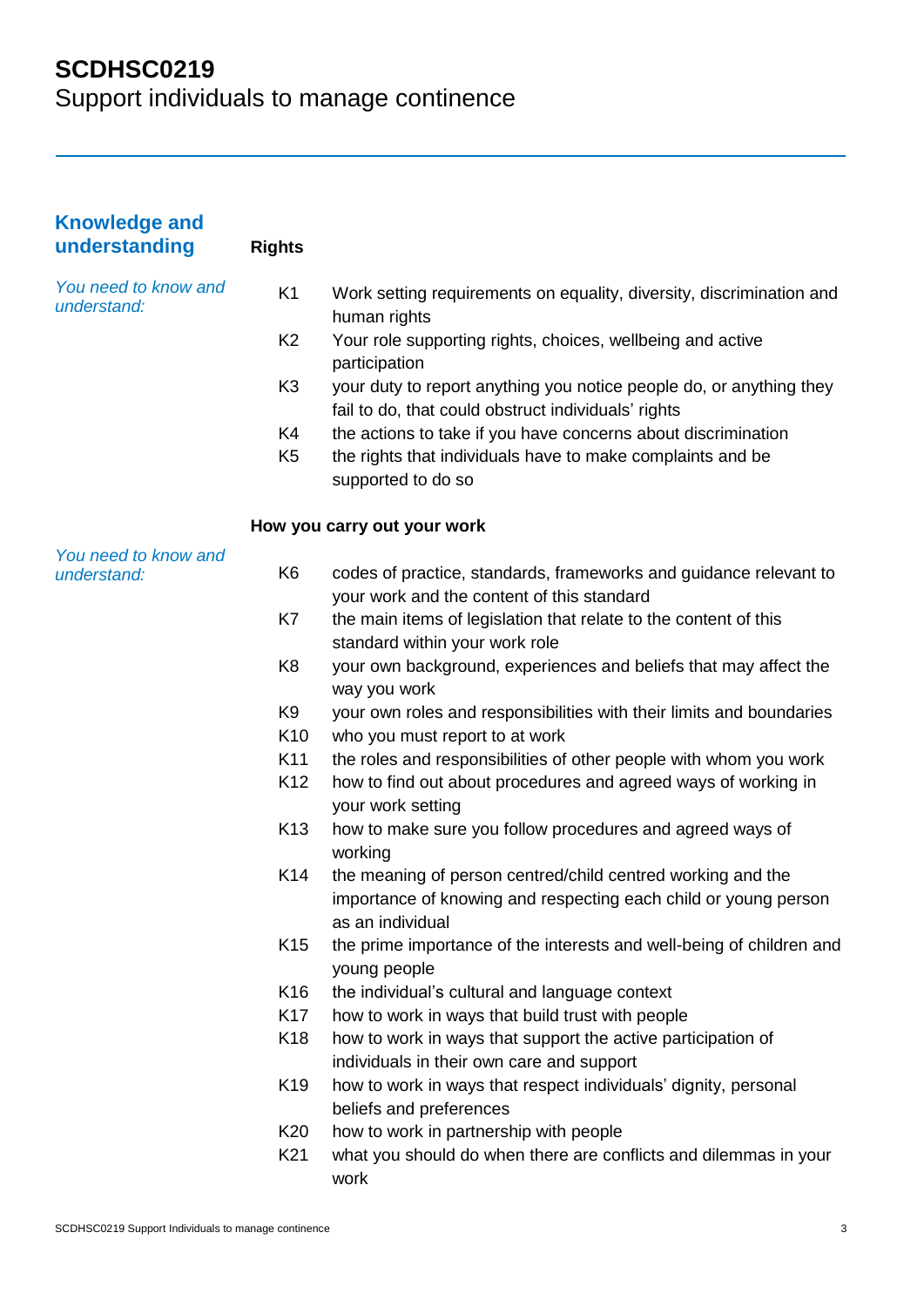|                                     | K22                      | how and when you should seek support in situations beyond your<br>experience and expertise                                           |  |
|-------------------------------------|--------------------------|--------------------------------------------------------------------------------------------------------------------------------------|--|
| You need to know and<br>understand: | Theory for practice      |                                                                                                                                      |  |
|                                     | K <sub>23</sub>          | the factors that may affect the health, wellbeing and<br>development of individuals you care for or support                          |  |
|                                     | K24                      | how these affect individuals and how they may affect different<br>individuals differently                                            |  |
|                                     | K <sub>25</sub>          | the main stages of human development                                                                                                 |  |
|                                     | <b>Communication</b>     |                                                                                                                                      |  |
| You need to know and<br>understand: | K <sub>26</sub>          | factors that can have a positive or negative effect on the way people<br>communicate                                                 |  |
|                                     | K <sub>27</sub>          | different methods of communicating                                                                                                   |  |
|                                     |                          | Personal and professional development                                                                                                |  |
| You need to know and<br>understand: | K28<br>K <sub>29</sub>   | why it is important to reflect on how you do your work<br>how to use your reflections to improve the way you work                    |  |
|                                     | <b>Health and Safety</b> |                                                                                                                                      |  |
| You need to know and<br>understand: | K30                      | your work setting policies and practices for health, safety and<br>security                                                          |  |
|                                     | K31                      | practices that help to prevent and control infection in the context of<br>this standard                                              |  |
|                                     | Safe-guarding            |                                                                                                                                      |  |
| You need to know and<br>understand: | K32                      | the duty that everyone has to raise concerns about possible harm or<br>abuse, poor or discriminatory practices                       |  |
|                                     | K33<br>K34               | signs and symptoms of harm or abuse<br>how and when to report any concerns about abuse, poor or                                      |  |
|                                     | K35                      | discriminatory practice, resources or operational difficulties<br>what to do if you have reported concerns but no action is taken to |  |
|                                     |                          | address them                                                                                                                         |  |
|                                     |                          | <b>Handling information</b>                                                                                                          |  |
| You need to know and<br>understand: | K36                      | legal requirements, policies and procedures for the security and<br>confidentiality of information                                   |  |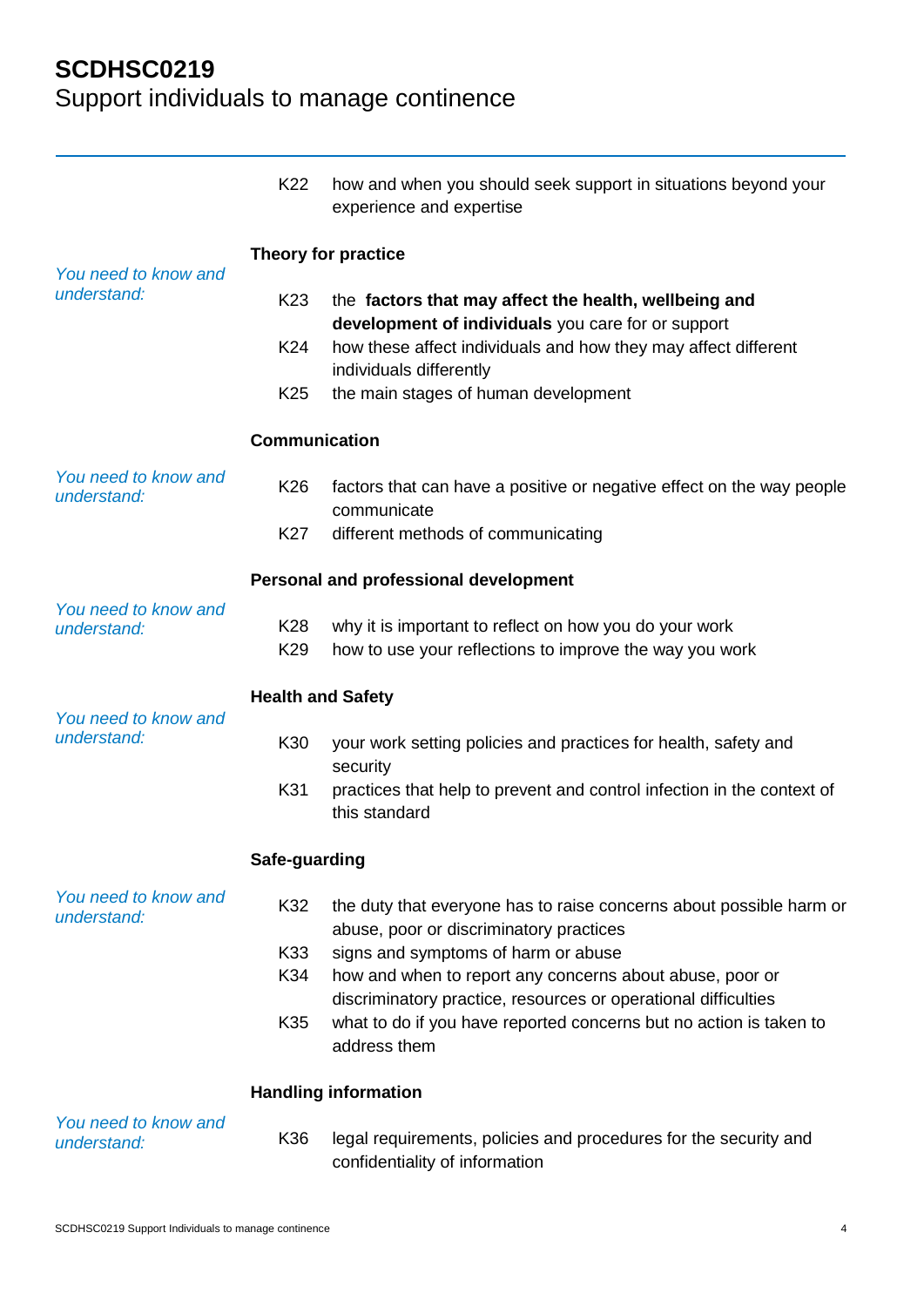| K37 | work setting requirements for recording information and producing |
|-----|-------------------------------------------------------------------|
|     | reports including the use of electronic communication             |

- K38 what confidentiality means
- K39 how to maintain confidentiality in your work
- K40 when and how to pass on information

#### **Specific to this NOS**

*You need to know and understand:*

- K41 the effect which personal beliefs and preferences may have on cleanliness and managing continence
- K42 how your own values in relation to hygiene and continence might differ from those of individuals and how to deal with this
- K43 key changes in the condition and circumstances of individuals which may occur when supporting individuals to manage continence
- K44 the factors that may contribute to difficulties with continence
- K45 the effects of diet and mobility on continence
- K46 the range of options available for the promotion of continence including continence equipment, exercises, life style, environmental factors
- K47 why individuals should be provided with a means of calling for help when using toilet facilities or continence aids
- K48 the factors that will affect the level of assistance required, e.g. age, medical condition, personal beliefs and preferences etc
- K49 why it is important to maintain your own cleanliness and hygiene prior to, during and following any activities involved in managing continence of individuals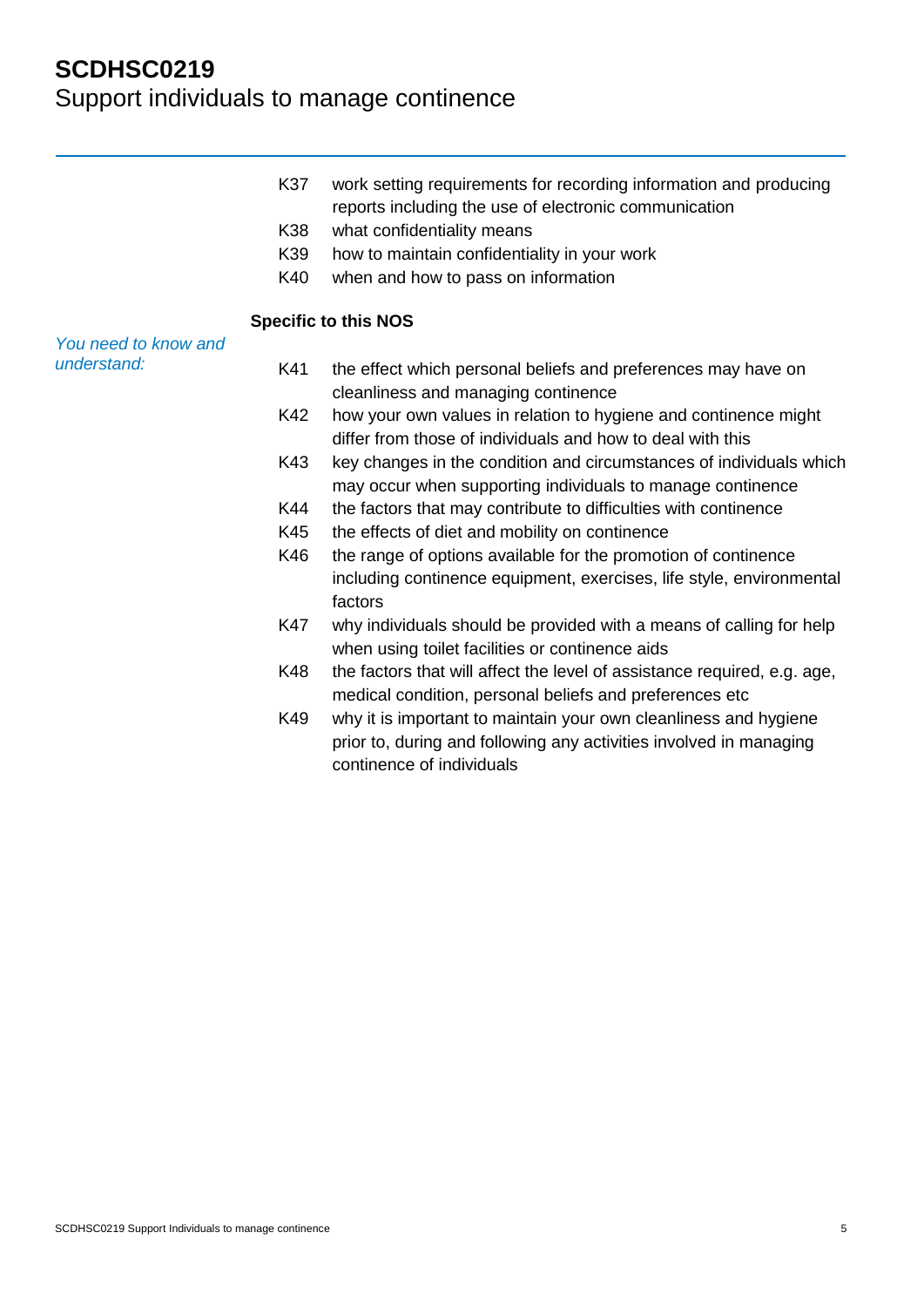#### **Additional Information**

**Scope/range related to performance criteria**

The details in this field are explanatory statements of scope and/or examples of possible contexts in which the NOS may apply; they are not to be regarded as range statements required for achievement of the NOS.

Note: Where an individual finds it difficult or impossible to express their own preferences and make decisions about their life, achievement of this standard may require the involvement of advocates or others who are able to represent the views and best interests of the individual.

Where there are language differences within the work setting, achievement of this standard may require the involvement of interpreters or translation services.

**Active participation** is a way of working that regards individuals as active partners in their own care or support rather than passive recipients. Active participation recognises each individual's right to participate in the activities and relationships of everyday life as independently as possible

**A care or support plan** is a formal plan that must be developed and agreed with the individual and/or those who are able to represent the individual's best interests. It addresses the holistic needs of the individual and contains information on all aspects of that person's care requirements. The care or support plan must underpin the individual's care and support within any health or social care setting.

To **communicate** may include using the individual's preferred spoken language, the use of signs, the use of symbols or pictures, writing, objects of reference, communication passports, other non verbal forms of communication, human and technological aids to communication.

**Continence equipment and management techniques** may include pads: catheter and stoma care; toilet facilities; commodes; bedpan; urinal; pelvic exercises

The **individual** is the person you support or care for in your work **Patterns of elimination**: frequency and regularity of bowel and bladder action; output of bodily waste

To **take appropriate action** may include reporting to your line manager; referring the individual to an appropriate person for a re-assessment of their needs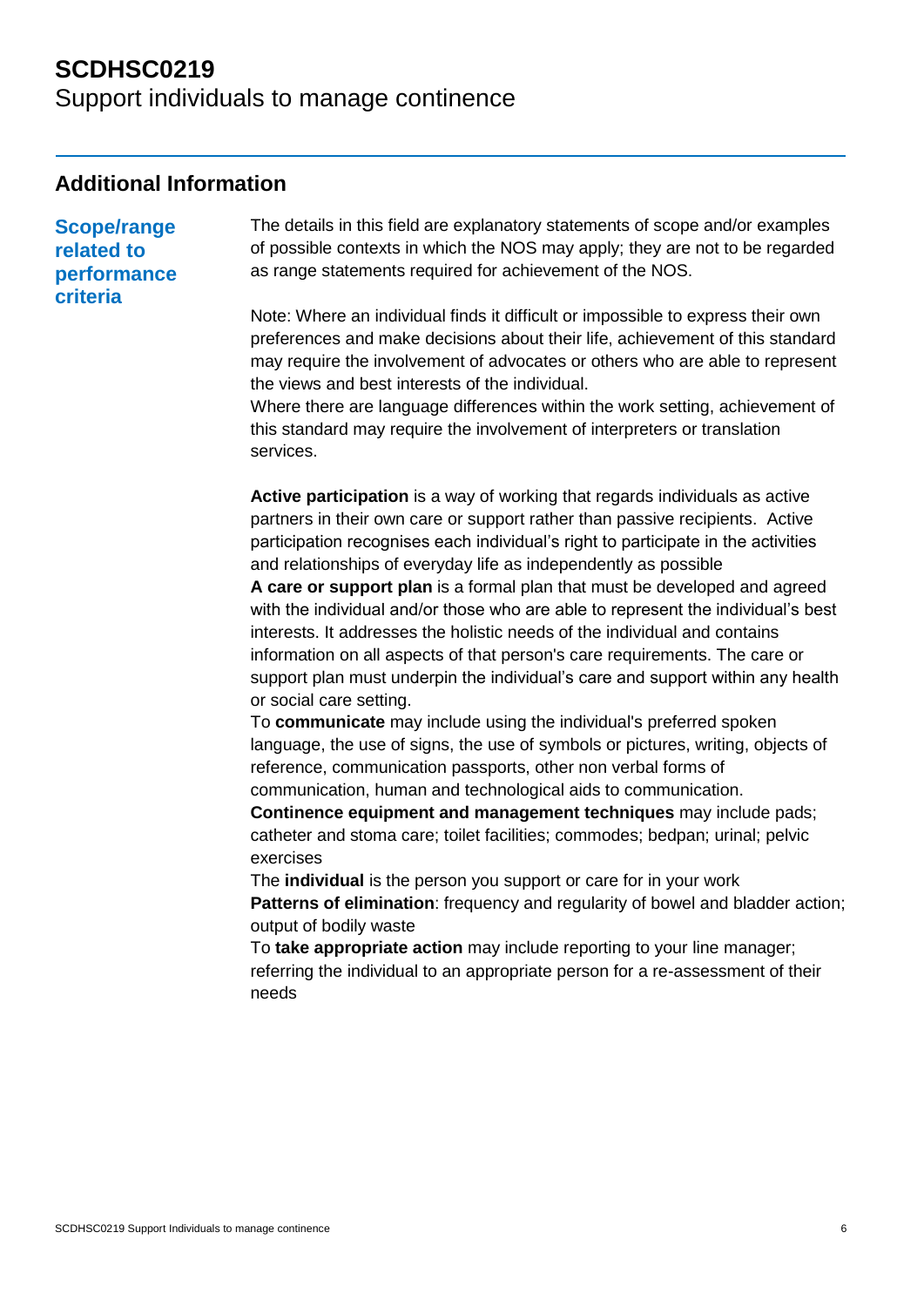**Scope/range related to knowledge and understanding**

The details in this field are explanatory statements of scope and/or examples of possible contexts in which the NOS may apply; they are not to be regarded as range statements required for achievement of the NOS.

#### **All knowledge statements must be applied in the context of this standard.**

**Factors that may affect the health, wellbeing and development** of individuals may include adverse circumstances or trauma before or during birth; autistic spectrum conditions; dementia; family circumstances; frailty; harm or abuse; injury; learning disability; medical conditions (chronic or acute); mental health; physical disability; physical ill health; poverty; profound or complex needs; sensory needs; social deprivation; substance misuse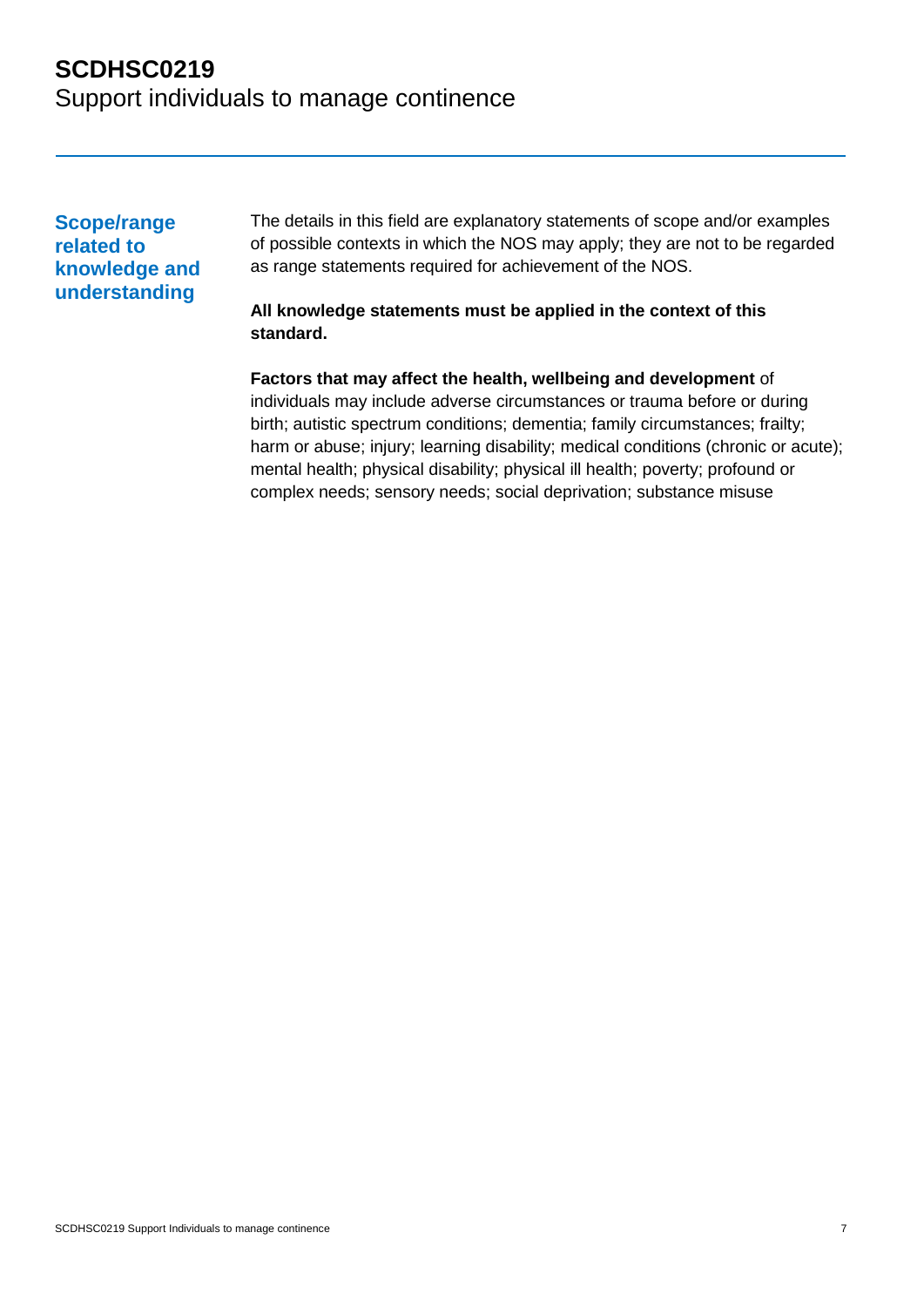**Values** Adherence to codes of practice or conduct where applicable to your role and the principles and values that underpin your work setting, including the rights of children, young people and adults. These include the rights: To be treated as an individual To be treated equally and not be discriminated against To be respected To have privacy To be treated in a dignified way To be protected from danger and harm To be supported and cared for in a way that meets their needs, takes account of their choices and also protects them To communicate using their preferred methods of communication and language To access information about themselves